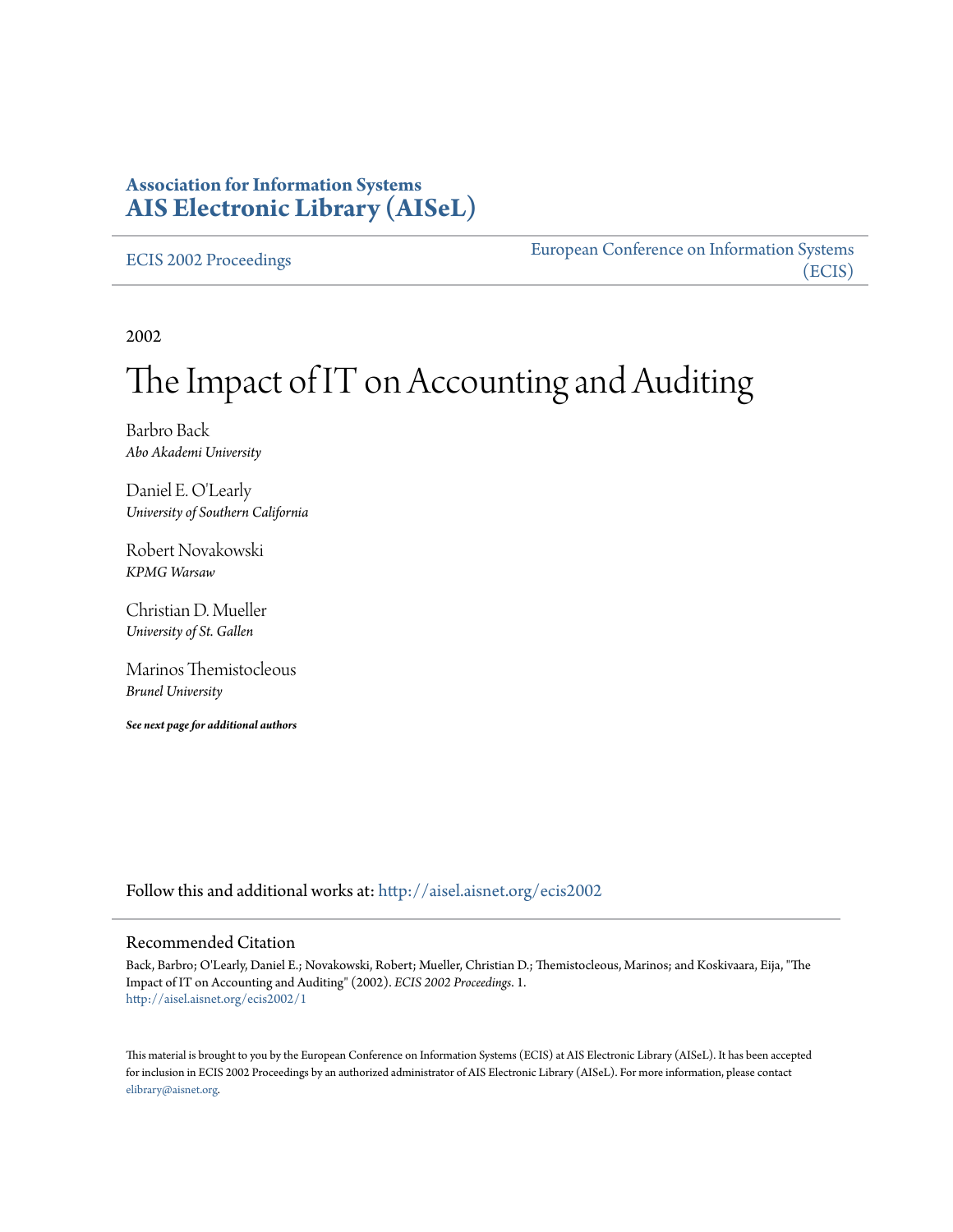#### **Authors**

Barbro Back, Daniel E. O'Learly, Robert Novakowski, Christian D. Mueller, Marinos Themistocleous, and Eija Koskivaara